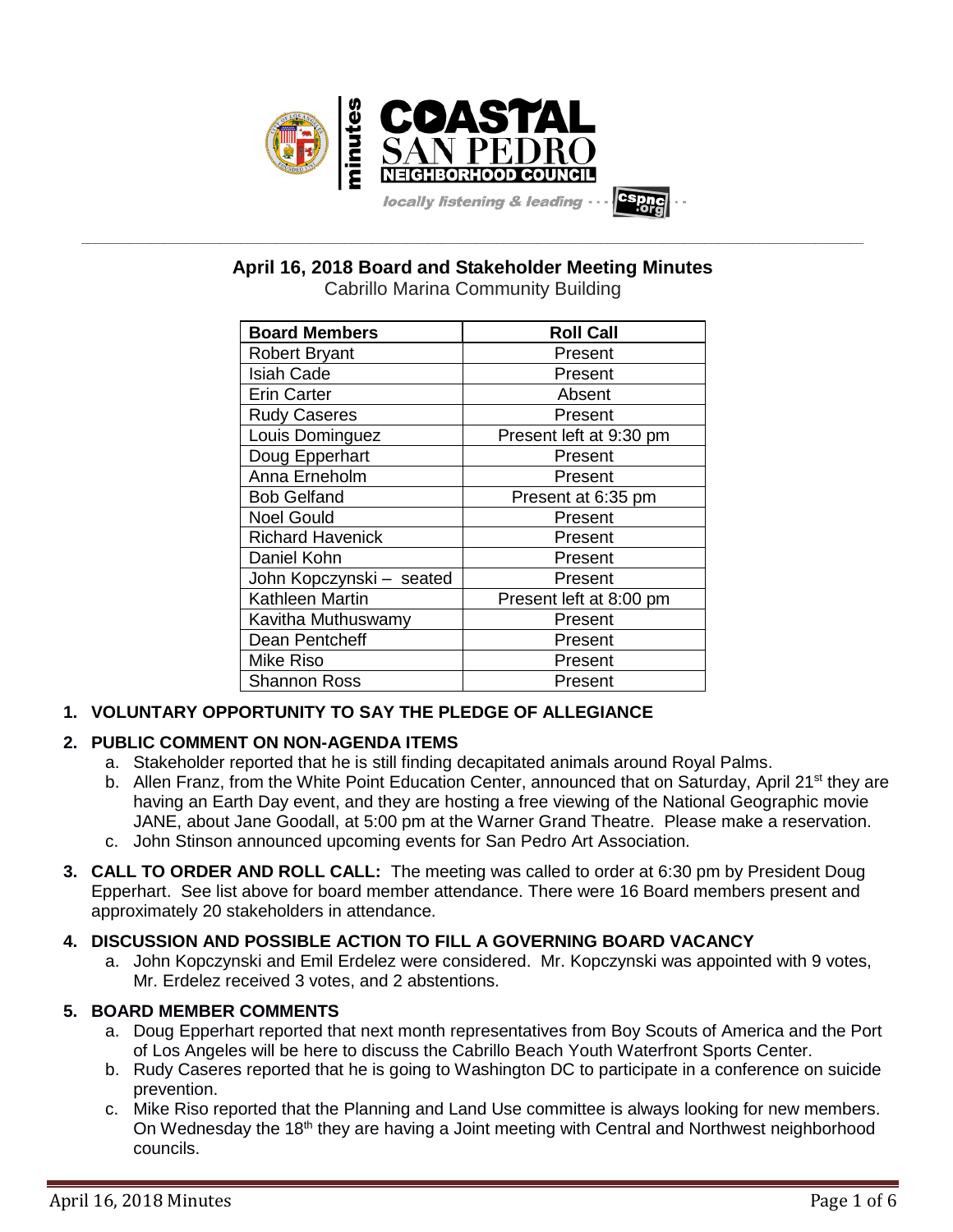- d. Dean Pentcheff invited everyone to join him for the upcoming DISCO (Diversity Initiative for the Southern California Ocean) events on April 27<sup>th</sup> and 28<sup>th</sup>, and June 16<sup>th</sup> and 17<sup>th</sup>. To sign up please visit [https://research.nhm.org/disco/.](https://research.nhm.org/disco/)
- e. Shannon Ross reported that she is working with a group that are feeding homeless students at Harbor College. They need basic necessities and she can take donations. Also, on Saturday, April 28<sup>th</sup> Sharefest is having a community work day to refurbish the Point Fermin Park band shell.
- f. Bob Farrell, the Coastal SP NC homelessness liaison, reported on the Mayor's commitment to fund affordable housing, and that affordable housing will be an absolute priority of the Mayor. Mr. Farrell would like the board to commend/support the Mayor on his homeless efforts. To hear the Mayor's State of the City address please visit <https://www.lamayor.org/SOTC2018>.
- g. Dean Pentcheff reported , they are still waiting for the Environmental Impact Report on Peso del Mar, it is now expected it to be released in early May 2018.
- **6. APPROVAL OF PRIOR MEETING MINUTES** March 19, 2018 meeting minutes approved as amended with addendum to Port Report.

# **7. REPORTS FROM GOVERNMENT AGENCY REPRESENTATIVES**

- a. **LAPD REPORT** Senior Lead Officer Paul Winter
	- i. Officer Winter gave a brief overview of crime statistics for the area.
	- ii. If you are having your housed tented, please email him and let him know and he will try to do extra patrols. He recommends, that If you can, hire private security.
	- iii. He continues to work on Sunken City.
	- iv. Officer Winter answered questions from the board and stakeholders.
- b. **Port of Los Angeles Port Police** Aldo Morales, Maritime Community Relations Officer
	- i. Yes, crime is down, however burglaries continue to be a problem.
	- ii. Officer Morales answered questions from the board and stakeholders.
- c. **Councilman Joe Buscaino** San Pedro Field Deputy Ryan Ferguson
	- i. Mr. Ferguson did not have a report.
	- ii. Please call 311 for downed palm fronds.
	- iii. Saturday, April  $28<sup>th</sup>$  Sharefest is having a community work day to refurbish the Point Fermin Park band shell.
	- iv. Mr. Ferguson answered questions from the board and stakeholders.
- d. **Port of Los Angeles** Augie Bezmalinovich
	- i. The next meetings of the Board of Harbor Commissioners are Thursdays, April 19<sup>th</sup>, and May 3<sup>rd</sup> at 8:30 am at the Port Administration Building.
	- ii. The Board of Harbor Commissioners has put in place a process for neighborhood council representatives to speak at meetings.
	- iii. **The Port of Los Angeles has prepared a Draft Environmental Impact Report (EIR) for the marine oil terminal located at Berths 167-169 in Wilmington, operated by Shell Oil Company.** The proposed project is needed to comply with Marine Oil Terminal Engineering and Maintenance Standards (MOTEMS) -- building standards that apply to all marine oil terminals in California. Other proposed elements include pipeline and pipeline support improvements, and topside equipment upgrades. The 45-day public comment and review period for the Draft EIR is from March 27 to May 10, 2018 and during this time, the Port will accept written comments and hold a public meeting on Wednesday, April 11, 6 p.m., at the Port of Los Angeles Administration Building, located at 425 S. Palos Verdes Street in San Pedro, to present its findings and provide opportunity for public comment. A copy of the document can be found by going to the Port of LA website at [www.portofla.org.](http://www.portofla.org/)
	- iv. Community investment grant program due by  $5/7<sup>th</sup>$  by 4pm apps on website
	- v. Harbor Boulevard is still on track to be finished in May. There will be a closure on Friday, April 20<sup>th</sup>, for stripping.
	- vi. You may view the full March 27<sup>th</sup> Waterfront Town Hall presentation on the ports website at [www.portofla.org.](http://www.portofla.org/)
	- vii. The demolition of Ports O' Call Village has been complete.
	- viii. On Saturday, May 19<sup>th</sup>, from 10:00 am to 3:00 pm, the port is offering free one-hour harbor boat tours in celebration of World Trade Week.
	- ix. The annual Cars & Stripes Forever event will be Friday, June  $29<sup>th</sup>$  from 5:00 to 10:00 pm.
	- x. Mr. Bezmalinovich answered questions from the board and stakeholders.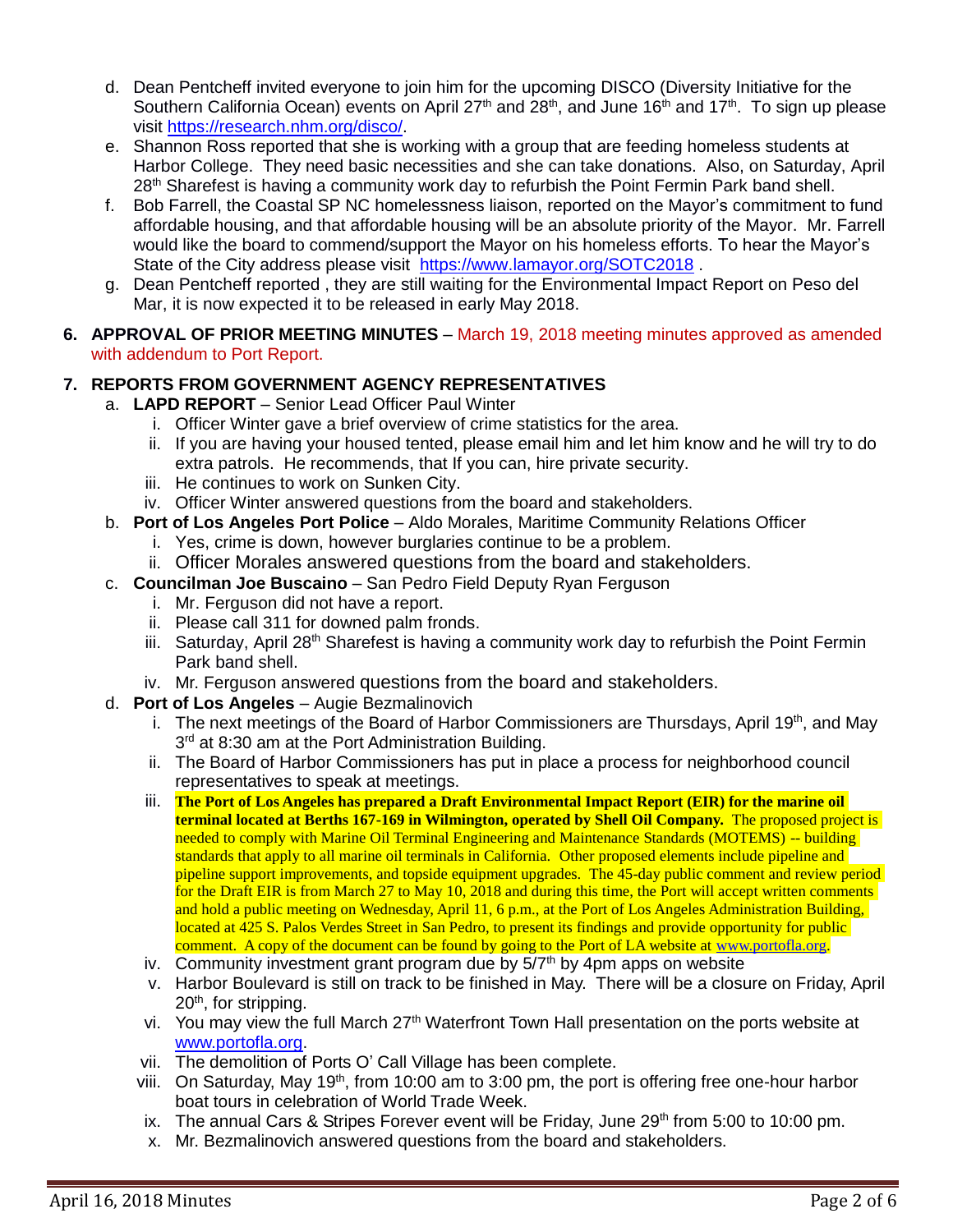- e. **Department of Neighborhood Empowerment (DONE)** Obiamaka Ude, Neighborhood Council Advocate
	- i. On April 30<sup>th</sup> there is an Outreach presentation at City Hall from 5:30 pm to 9:30 pm targeted to outreach chairs and committee members.
	- ii. There are Leadership Academy materials available on the DONE website.
	- iii. Ms. Ude answered questions from the board and stakeholders.
- f. **Congresswoman Nanette Barragan** Morgan Roth Field Representative Not present
- g. **Assembly Member O'Donnell** Sarah Patterson, San Pedro Field Representative Not present
- h. **Senator Steven Bradford** Brenda Baker, District Representative Not present
- i. **Office of Mayor Garcetti** Manny Lopez, Harbor Area Representative Not Present

#### **8. DISCUSSION AND POSSIBLE ACTION ON URGING THE LOS ANGELES HARBOR DEPARTMENT TO ALLOW PORTS O'CALL RESTAURANT TO REMAIN OPEN UNTIL IT CAN BE RELOCATED WITHIN THE SAN PEDRO PUBLIC MARKET** – *See below "Motion Text" for motions*

**Motion** by **Richard Havenick** to approve a substitute motion, second by **Louis Dominguez**, passed with 10 yes (Bryant, Dominguez, Erneholm, Gould, Havenick, Kohn, Kopczynski, Muthuswamy, Pentcheff, and Riso), 2 noes (Caseres and Epperhart), 1 abstention (Cade), 1 out of room (Gelfand), 1 left meeting early (Martin) and 1 recused (Ross).

**Motion** from committee as substituted passed with 11 yes (Bryant, Cade, Dominguez, Erneholm, Gould, Havenick, Kohn, Kopczynski, Muthuswamy, Pentcheff, and Riso), 2 noes (Caseres and Epperhart), 0 abstention, 1 out of room (Gelfand), 1 left meeting early (Martin) and 1 recused (Ross).

#### **9. DISCUSSION AND POSSIBLE ACTION TO SUBMIT COMMENTS ON THE SHELL MARINE OIL TERMINAL WHARF IMPROVEMENTS PROJECT DRAFT ENVIRONMENTAL IMPACT REPORT**

**Motion** by **Dean Pentcheff** to amend the motion by adding "…the Shell Oil Terminal Improvements Project *because of the high level of unavoidable impacts from this project*, and supports the ...", second by **Noel Gould**, passed with 10 yes (Epprhart, Erneholm, Gelfand, Gould, Havenick, Kohn, Kopczynski, Muthuswamy, Pentcheff, and Riso), 1 no (Caseres), 4 abstentions (Bryant, Cade, Dominguez, and Ross), and 1 left meeting early (Martin).

**Motion** from committee as substituted passed with 14 yes (Bryant, Cade, Dominguez, Epprhart, Erneholm, Gelfand, Gould, Havenick, Kohn, Kopczynski, Muthuswamy, Pentcheff, Riso, and Ross), 1 no (Caseres), 0 abstention, and 1 left meeting early (Martin).

#### **10. DISCUSSION AND POSSIBLE ACTION TO FILE A COMMUNITY IMPACT STATEMENT ON COUNCIL FILE 17-1426** (sober living ordinance)

Motion from committee passed with 15 yes (Bryant, Cade, Caseres, Dominguez, Epprhart, Erneholm, Gelfand, Gould, Havenick, Kohn, Kopczynski, Muthuswamy, Pentcheff, Riso, and Ross), 0 no, 0 abstention, and 1 left meeting early (Martin).

### **11. DISCUSSION AND POSSIBLE ACTION TO ENDORSE THE LIME BIKE PROGRAM AND RECOMMEND AN EXTENSION OF THE PROGRAM**

Motion from committee passed with 14 yes (Bryant, Cade, Caseres, Dominguez, Epprhart, Erneholm, Gelfand, Gould, Havenick, Kohn, Kopczynski, Muthuswamy, Pentcheff, and Riso), 0 no, 0 abstention, and 2 left meeting early (Martin and Ross).

### **12. TRESURER'S REPORT**

- a. Report on Treasurer status The Treasurer has completed all necessary trainings and is fully operational.
- b. Monthly Expenditure Reports

Motion by **Louis Dominguez** to approve the January, February, and March Monthly Expenditure Reports, second by **Bob Gelfand**, passed with 13 yes (Bryant, Cade, Caseres, Dominguez, Epprhart, Erneholm, Gelfand, Gould, Kohn, Muthuswamy, Pentcheff, and Riso), 0 no, 0 abstention, 1 ineligible (Kopczynski), 1 out of room () and 2 left meeting early (Martin and Ross).

#### c. Expenses

Motion by **Bob Gelfand** to approve board expenses as detailed below, second by **Louis Dominguez**, passed with 12 yes (Bryant, Cade, Caseres, Dominguez, Epprhart, Erneholm, Gelfand, Gould, Kohn, Muthuswamy, Pentcheff, and Riso), 0 no, 0 abstention, 1 ineligible (Kopczynski), 1 out of room (Havenick) and 2 left meeting early (Martin and Ross).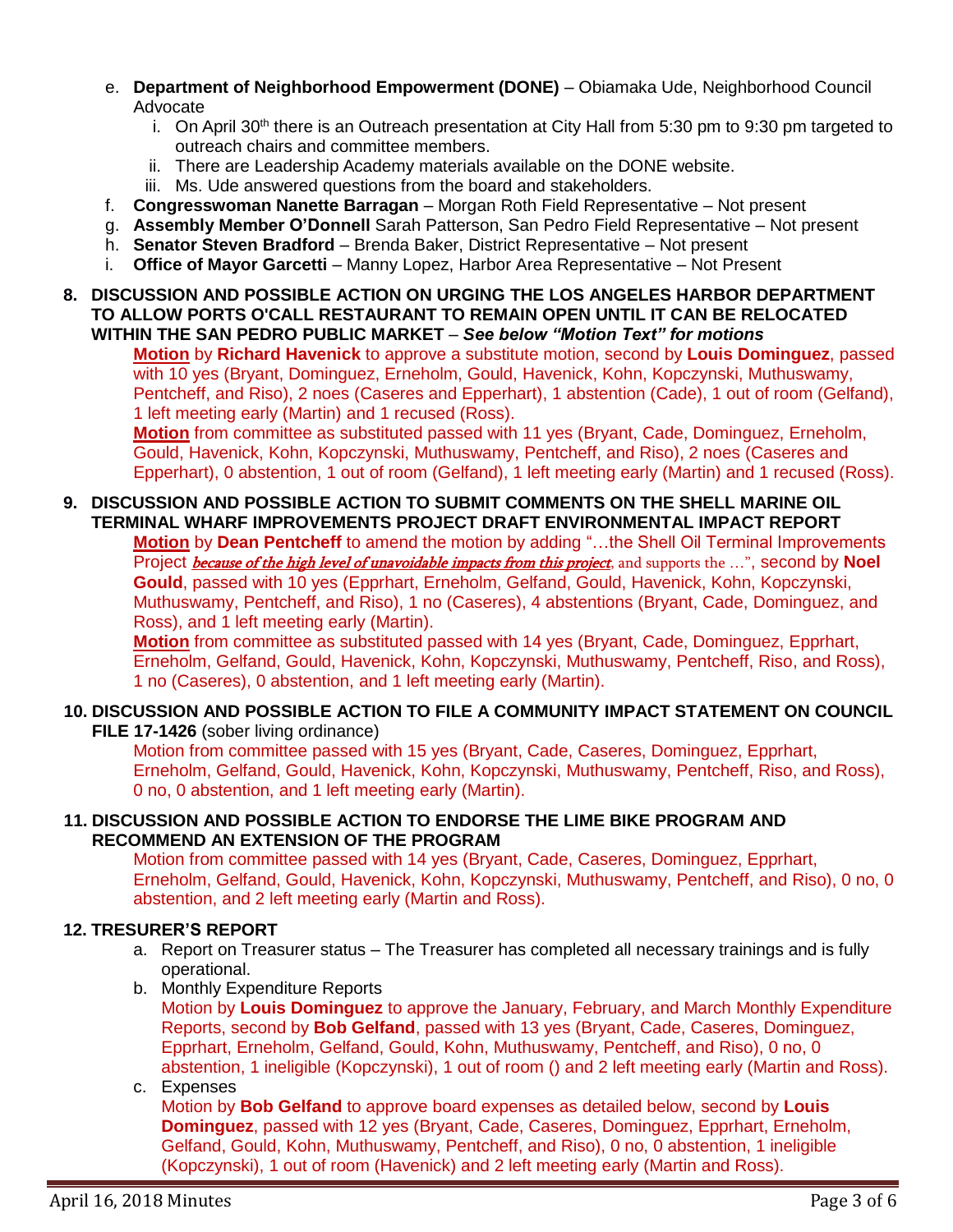- d. Funding Requests None
- **13. THE COASTAL SAN PEDRO NEIGHBORHOOD COUNCIL RE-ALLOCATES FUNDS FOR THE CURRENT FISCAL YEAR BUDGET AS FOLLOWS**: \$6,900 from elections to neighborhood purpose grants; \$2,400 from outreach to neighborhood purpose grants; and \$5,950 from operations to neighborhood purpose grants

Motion from committee passed with 13 yes (Bryant, Cade, Caseres, Dominguez, Epprhart, Erneholm, Gould, Havenick, Kohn, Muthuswamy, Pentcheff, Riso, and Ross), 0 no, 1 abstention (Gelfand), 1 ineligible (Kopczynski), and 1 left meeting early (Martin).

## **14. POSSIBLE DISCUSSION AND APPROVAL TO AWARD NEIGHBORHOOD PURPOSE GRANTS IN THE FOLLOWING AMOUNTS AND TO THE FOLLOWING ORGANIZATIONS:**

- a. Clean San Pedro in the amount of \$1,500. Motion from committee passed with 13 yes (Bryant, Cade, Caseres, Dominguez, Epprhart, Erneholm, Gould, Havenick, Kohn, Muthuswamy, Pentcheff, Riso, and Ross), 0 no, 1 abstention (Gelfand), 1 ineligible (Kopczynski), and 1 left meeting early (Martin).
- b. Harbor Interfaith Services in the amount of \$5,000. Motion from committee passed with 13 yes (Bryant, Cade, Caseres, Dominguez, Epprhart, Erneholm, Gould, Havenick, Kohn, Muthuswamy, Pentcheff, Riso, and Ross), 0 no, 1 abstention (Gelfand), 1 ineligible (Kopczynski), and 1 left meeting early (Martin).
- c. Los Angeles Department of Recreation and Parks in the amount of \$5,000 that 100% of which shall support angels gate park for music by the sea AMENDMENT **Motion** by **Richard Havenick** to amend to add the following text "….In the amount of \$5,000 *one hundred percent (100%) of which shall support Angels Gate Park for Music by the Sea*.", second by **Mike Riso**, passed with 7 yes (Bryant, Cade, Caseres, Havenick, Kohn, Muthuswamy, and Riso), 5 noes (Dominguez, Epprhart, Erneholm, Gould, and Pentcheff), 1 abstention (Gelfand), 1 ineligible (Kopczynski), 1 recused (Ross), and 1 left meeting early (Martin).

**Motion** from committee as amended passed with 12 yes (Bryant, Cade, Caseres, Dominguez, Epprhart, Erneholm, Gould, Havenick, Kohn, Muthuswamy, Pentcheff, and Riso), 1 abstention (Gelfand), 1 ineligible (Kopczynski), 1 recused (Ross), and 1 left meeting early (Martin).

- d. Marine Mammal Care Center in the amount of \$5,000. Motion from committee passed with 12 yes (Cade, Caseres, Dominguez, Epprhart, Erneholm, Gould, Havenick, Kohn, Muthuswamy, Pentcheff, Riso, and Ross), 1 abstention (Gelfand), 1 ineligible (Kopczynski), 1 recused (Bryant), and 1 left meeting early (Martin).
- e. San Pedro Art Association in the amount of \$3,000. Motion from committee passed with 13 yes (Bryant, Cade, Caseres, Dominguez, Epprhart, Erneholm, Gould, Havenick, Kohn, Muthuswamy, Pentcheff, Riso, and Ross), 0 no, 1 abstention (Gelfand), 1 ineligible (Kopczynski), and 1 left meeting early (Martin).

#### **15. POSSIBLE DISCUSSION AND ACTION TO APPOINT AN ALTERNATE SECOND SIGNER** – Robert Bryant appointed to serve as alternate second signer by unanimous vote.

### **16. POSSIBLE DISCUSSION AND ACTION TO AUTHORIZE AN EXPENDITURE OF \$250 TO THE CONGRESS OF NEIGHBORHOOD COUNCILS**

Motion from committee passed with 11 yes (Bryant, Cade, Dominguez, Epprhart, Erneholm, Gelfand, Gould, Kohn, Muthuswamy, Pentcheff, and Riso), 1 no (Caseres), 0 abstention, 1 ineligible (Kopczynski), 1 out of room (Havenick), and 2 left meeting early (Martin and Ross).

### **17. POSSIBLE DISCUSSION AND ACTION TO AUTHORIZE AN EXPENDITURE OF \$250 TO LOS ANGELES BUDGET ADVOCATES FUND**

Motion from committee passed with 13 yes (Bryant, Cade, Caseres, Dominguez, Epprhart, Erneholm, Gelfand, Gould, Havenick, Kohn, Muthuswamy, Pentcheff, and Riso), 0 no, 0 abstention, 1 ineligible (Kopczynski), and 2 left meeting early (Martin and Ross).

## **18. POSSIBLE DISCUSSION AND ACTION TO URGE THE LOS ANGELES EMERGENCY MANAGEMENT DEPARTMENT TO ADD FOUR ADDITIONAL STAFF POSITIONS FOR THE EMERGENCY MANAGEMENT FOR THE PURPOSE OF PUBLIC EDUCATION AND OUTREACH**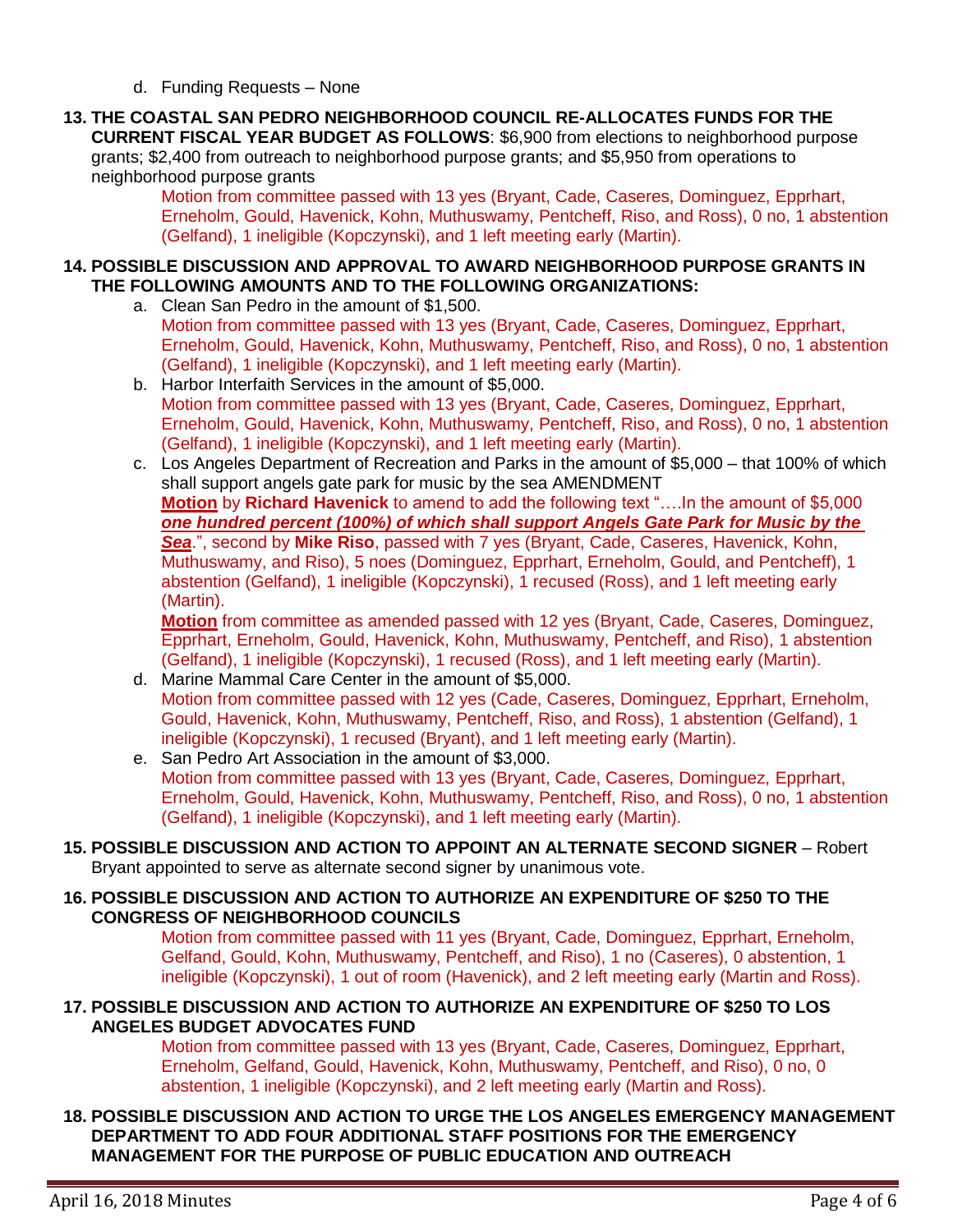Motion from committee passed with 14 yes (Bryant, Cade, Caseres, Dominguez, Epprhart, Erneholm, Gelfand, Gould, Havenick, Kopczynski, Kohn, Muthuswamy, Pentcheff, and Riso), 0 no, 0 abstention, and 2 left meeting early (Martin and Ross).

**19. POSSIBLE DISCUSSION AND ACTION TO URGE THE LOS ANGELES DEPARTMENT OF NEIGHBORHOOD EMPOWERMENT TO ADD TWO ADDITIONAL STAFF POSITIONS FOR THE PURPOSE OF PUBLIC EDUCATION AND OUTREACH OF EMERGENCY PREPAREDNESS**

Motion from committee passed with 14 yes (Bryant, Cade, Caseres, Dominguez, Epprhart, Erneholm, Gelfand, Gould, Havenick, Kopczynski, Kohn, Muthuswamy, Pentcheff, and Riso), 0 no, 0 abstention, and 2 left meeting early (Martin and Ross).

**20. POSSIBLE ADOPTION OF THE FOLLOWING RESOLUTION:** Be it resolved that the Coastal San Pedro Neighborhood Council calls on the City of Los Angeles to increase the number of CERT training personal to 16. Be it further resolved that the Coastal San Pedro Neighborhood Council file this resolution as an community impact statement on the city budget

Motion from committee passed with 14 yes (Bryant, Cade, Caseres, Dominguez, Epprhart, Erneholm, Gelfand, Gould, Havenick, Kopczynski, Kohn, Muthuswamy, Pentcheff, and Riso), 0 no, 0 abstention, and 2 left meeting early (Martin and Ross).

## **21. COMMITTEE REPORTS**

- a. Budget & Finance Committee Chair Bob Bryant No new information.
- b. Communications Committee Chair Shannon Ross
	- i. Requested that people send her articles for an on-line newsletter.
- c. Emergency Preparedness and Public Safety Committee Chair Bob Gelfand
	- i. One possible proposal is to put plastic containers with emergency supplies on Fire Department property.
	- ii. The Neighborhood Council Emergency Preparedness Alliance is meeting on Saturday, March 31, 2018.
- d. Parks and Coastline Committee Chair Noel Gould
	- i. Has been working on getting the containers on Cabrillo Beach to be removed.
- e. Planning and Transportation Committee Chair Mike Riso No new information
- f. Environment and Sustainability Committee Chair Anna Erneholm No new information
- g. Economic Development Committee No new information
- h. Homeless Committee Kathleen Martin, Chair Not present

### **22. APPOINTMENTS OF OTHER COMMITTEE MEMBERS, COMMITTEE OFFICERS, AND OTHER BOARD REPRESENTATIVES**

- a. Amber Sheikh Ginsberg and Louis Dominguez appointed to the Budget and Finance Committee.
- b. Amber Sheikh Ginsberg appointed to the homelessness committee and will serve as Vice Chair.

### **23. ANNOUNCEMENTS**

a. Bob Gelfand announced that on Saturday, March  $24<sup>th</sup>$  there will be a march against gun violence at 10:00 am in Pershing Square.

### **24. PUBLIC COMMENT ON NON-AGENDA ITEMS**

a. Gwen Henry announced the following events at Deane Dana Friendship Park and Nature Center: Saturday, April 21<sup>st</sup> there is an Earth Day event, Saturday, April 28<sup>th</sup> there will be a Bio-Blitz event.

## **25. ADJOURNMENT**:The meeting was adjourned at 9:45 pm. The next regular meeting is May 21, 2018.

Respectfully submitted, Sheryl Akerblom for the Coastal San Pedro Neighborhood Council